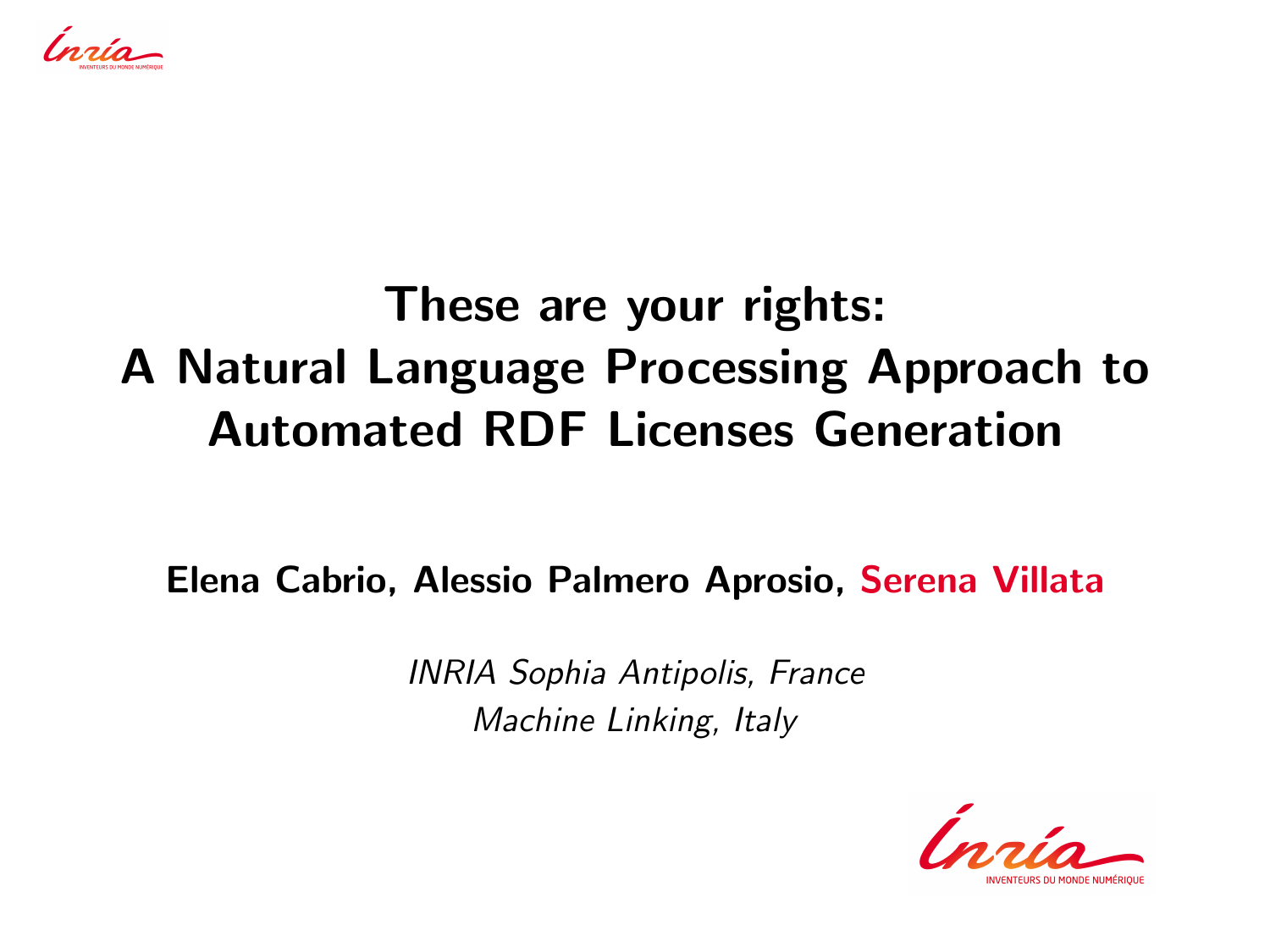

# From natural language licenses to machine readable ones

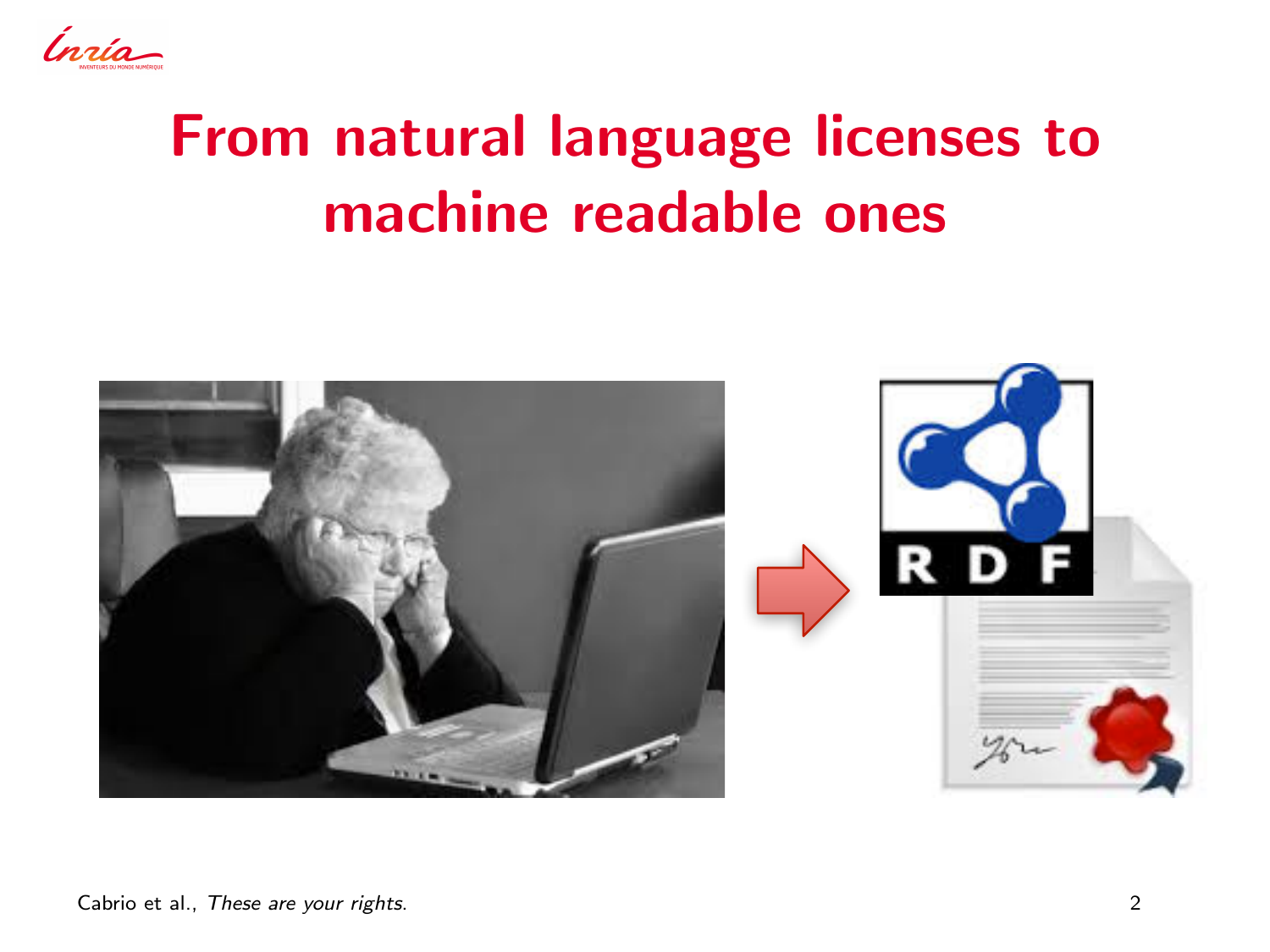

### Research Question

• How to support the creation of machine readable licensing information, starting from the natural language specification of the licenses?

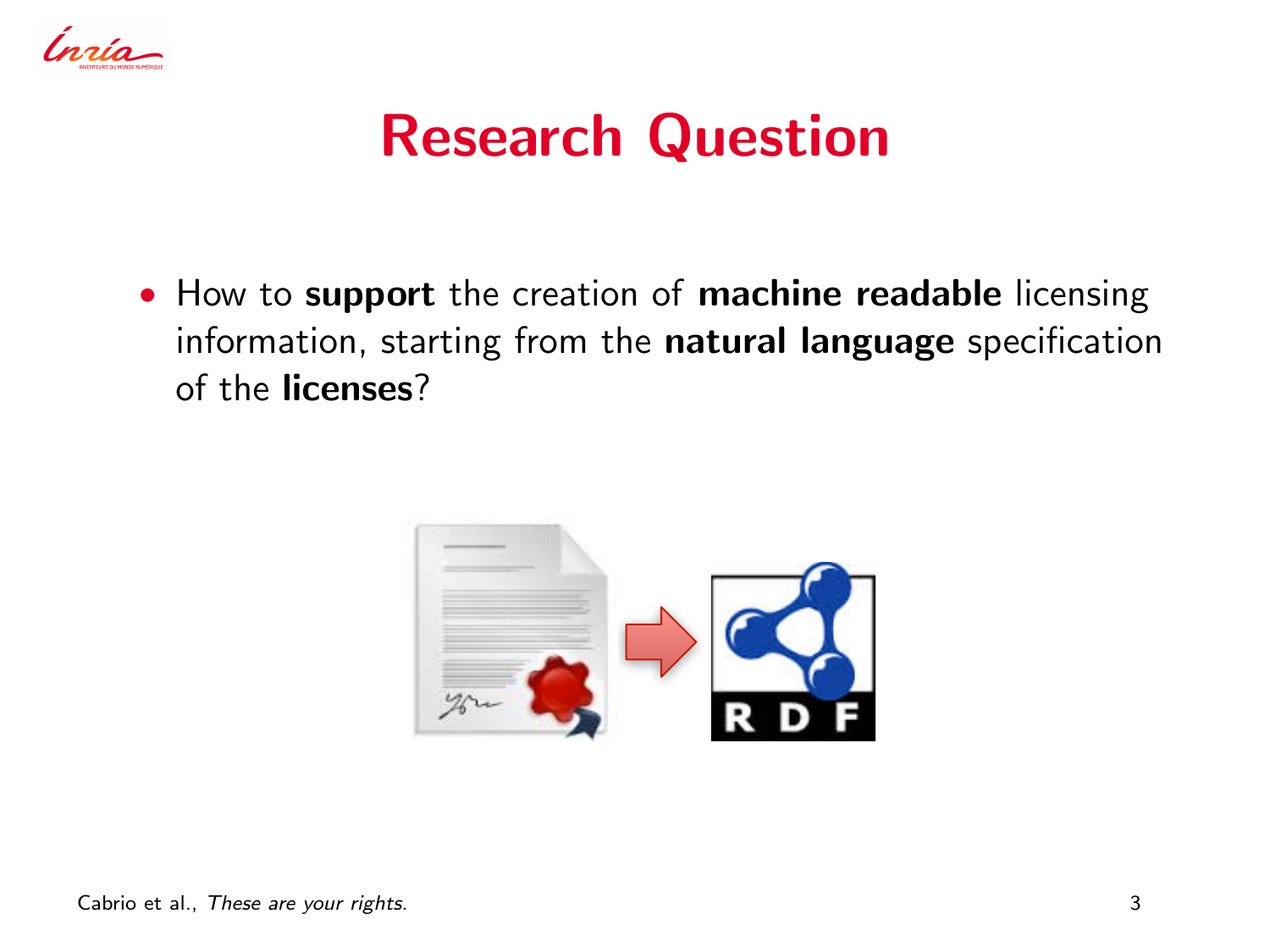

# Research Question

• How to support the creation of machine readable licensing information, starting from the natural language specification of the licenses?

- Which vocabularies to use to express licenses in RDF?
- **2** How to develop an automated framework to support the generation of RDF licenses from natural language texts?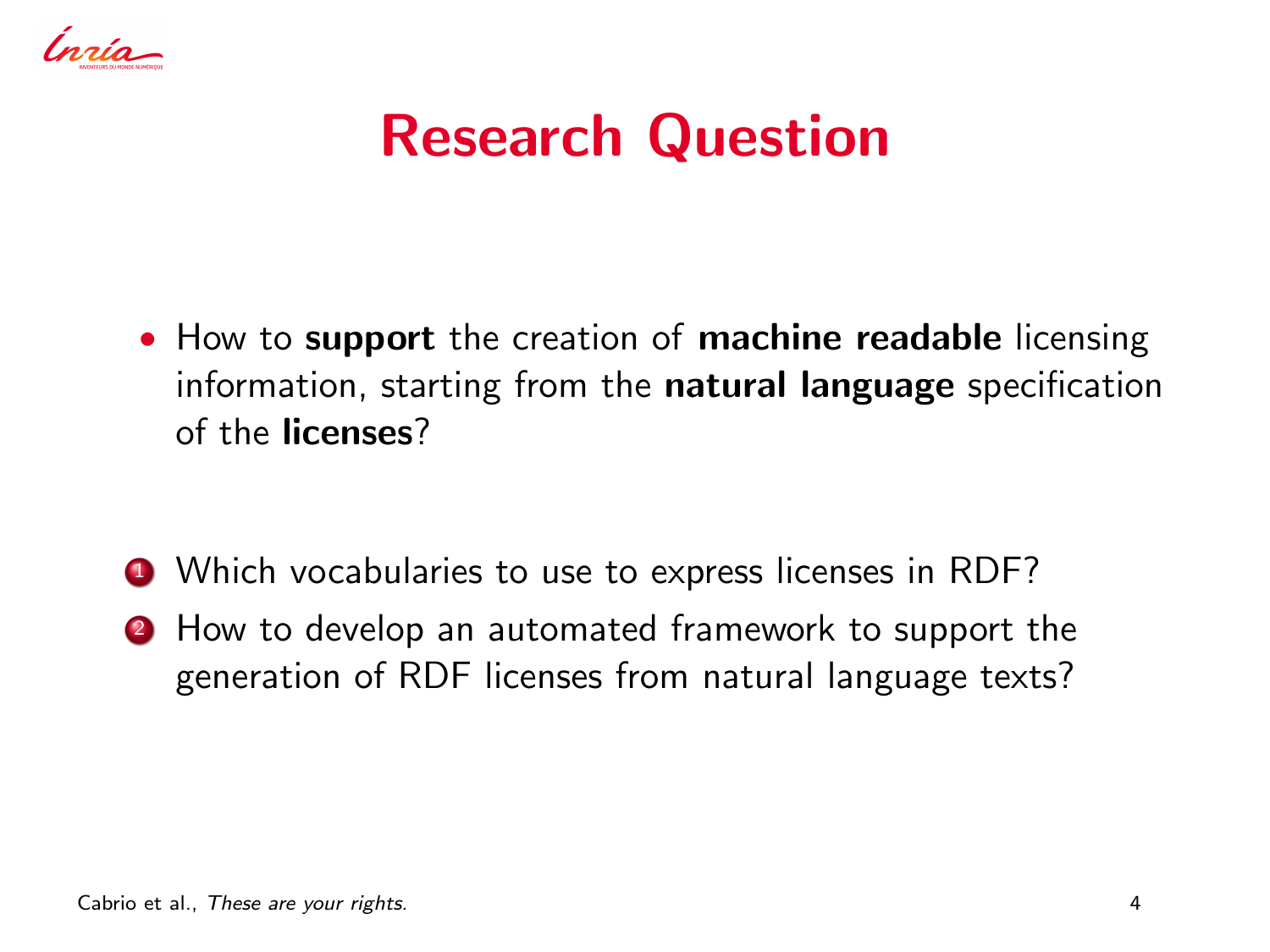Insia-

# From Terms and Conditions to Triples

Vocabularies for expressing licenses:

- Creative Commons (CC)
- Open Digital Rights Language (ODRL)
- LiMO
- $\bullet$  L4LOD
- ODRS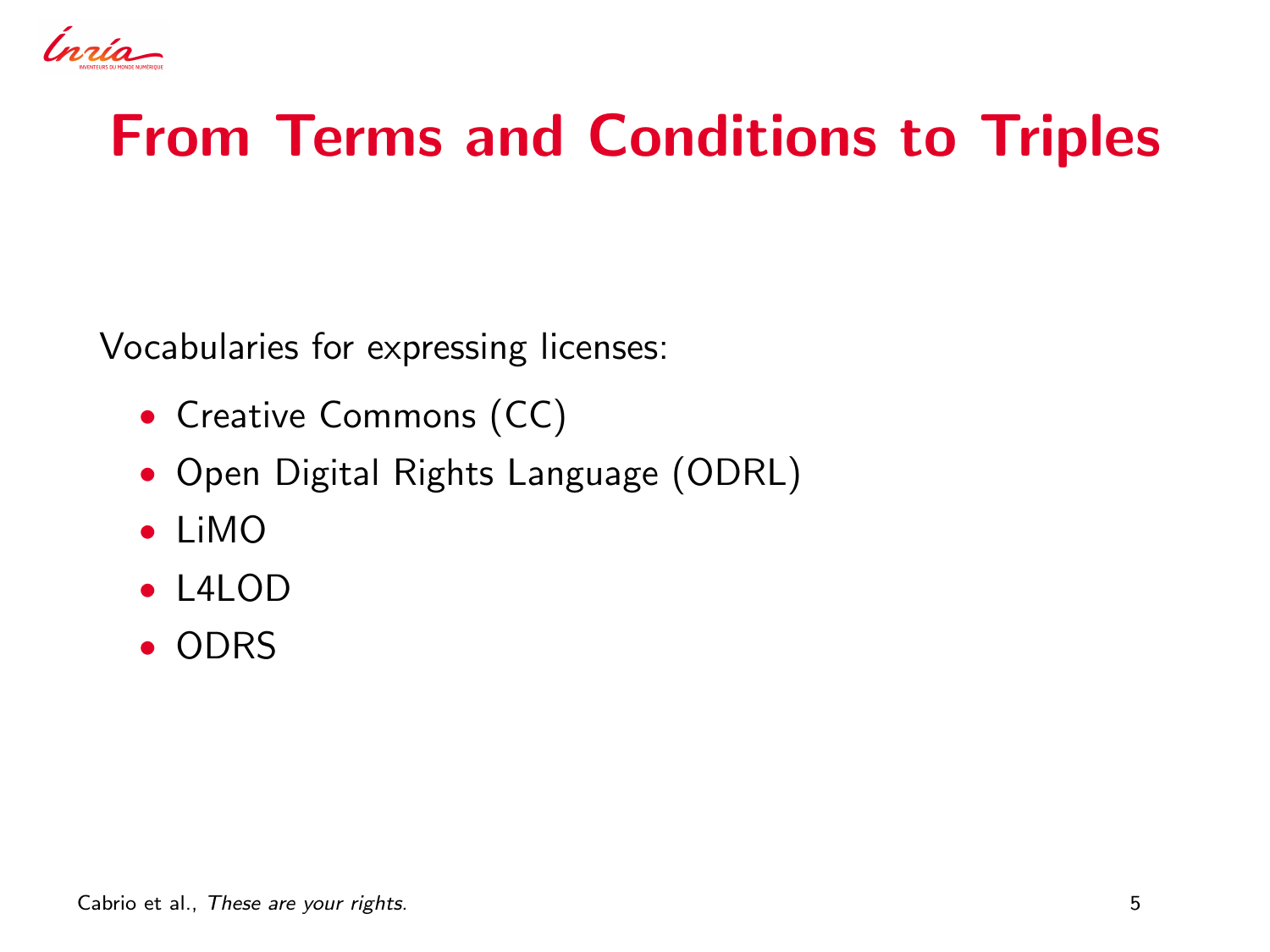Insia-

# From Terms and Conditions to Triples

Vocabularies for expressing licenses:

- Creative Commons (CC)
- Open Digital Rights Language (ODRL)
- LiMO
- $\bullet$  L4LOD
- ODRS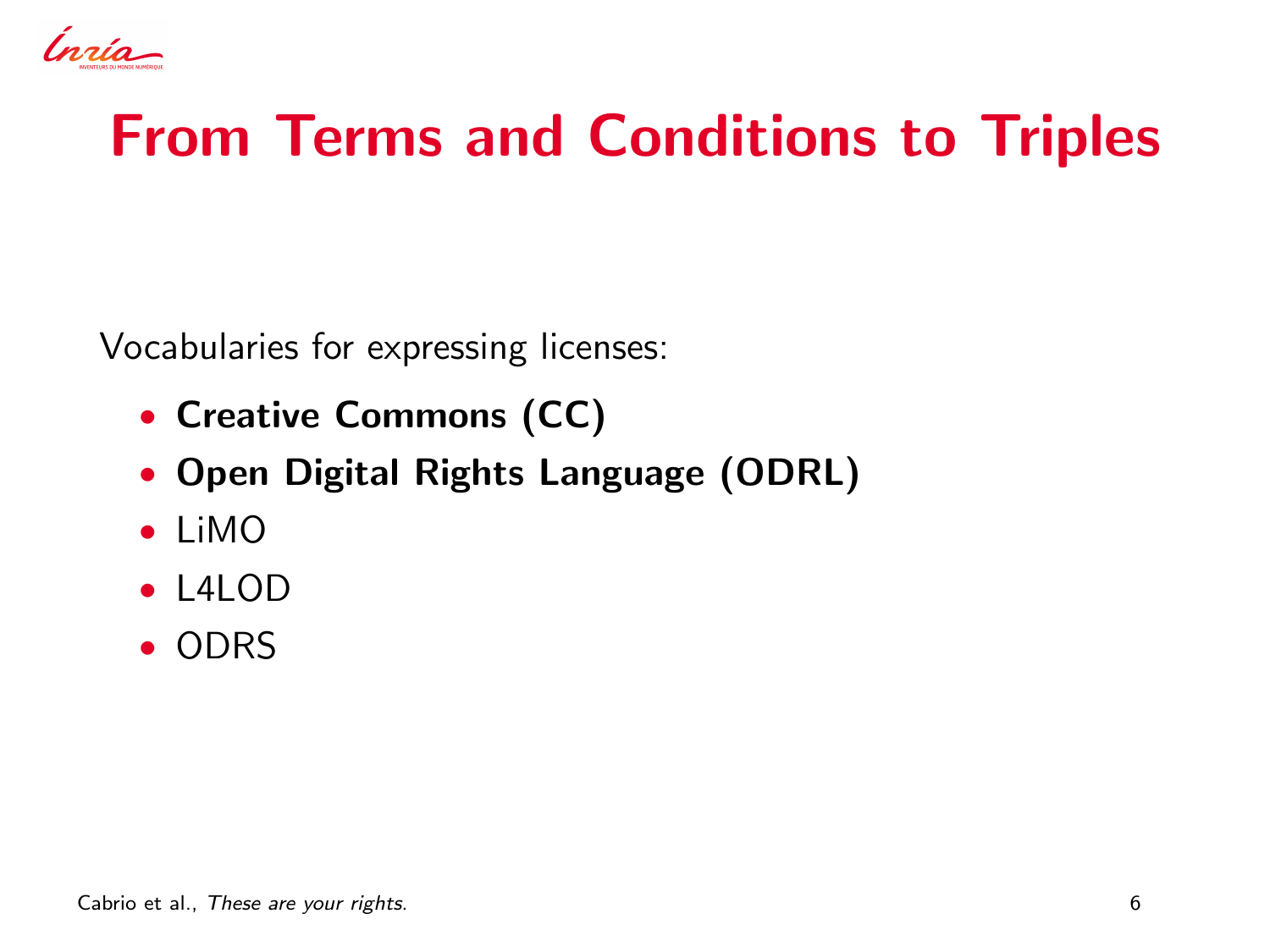Ínsia-

# BY-NC license: example using CC

:licCC-BY-NC a cc:License; cc:legalcode <http://creativecommons.org/ licenses/by-nc/4.0/>; cc:permits cc:Reproduction; cc:permits cc:Distribution; cc:permits cc:DerivativeWorks; cc:requires cc:Notice; cc:requires cc:Attribution; cc:prohibits cc:CommercialUse.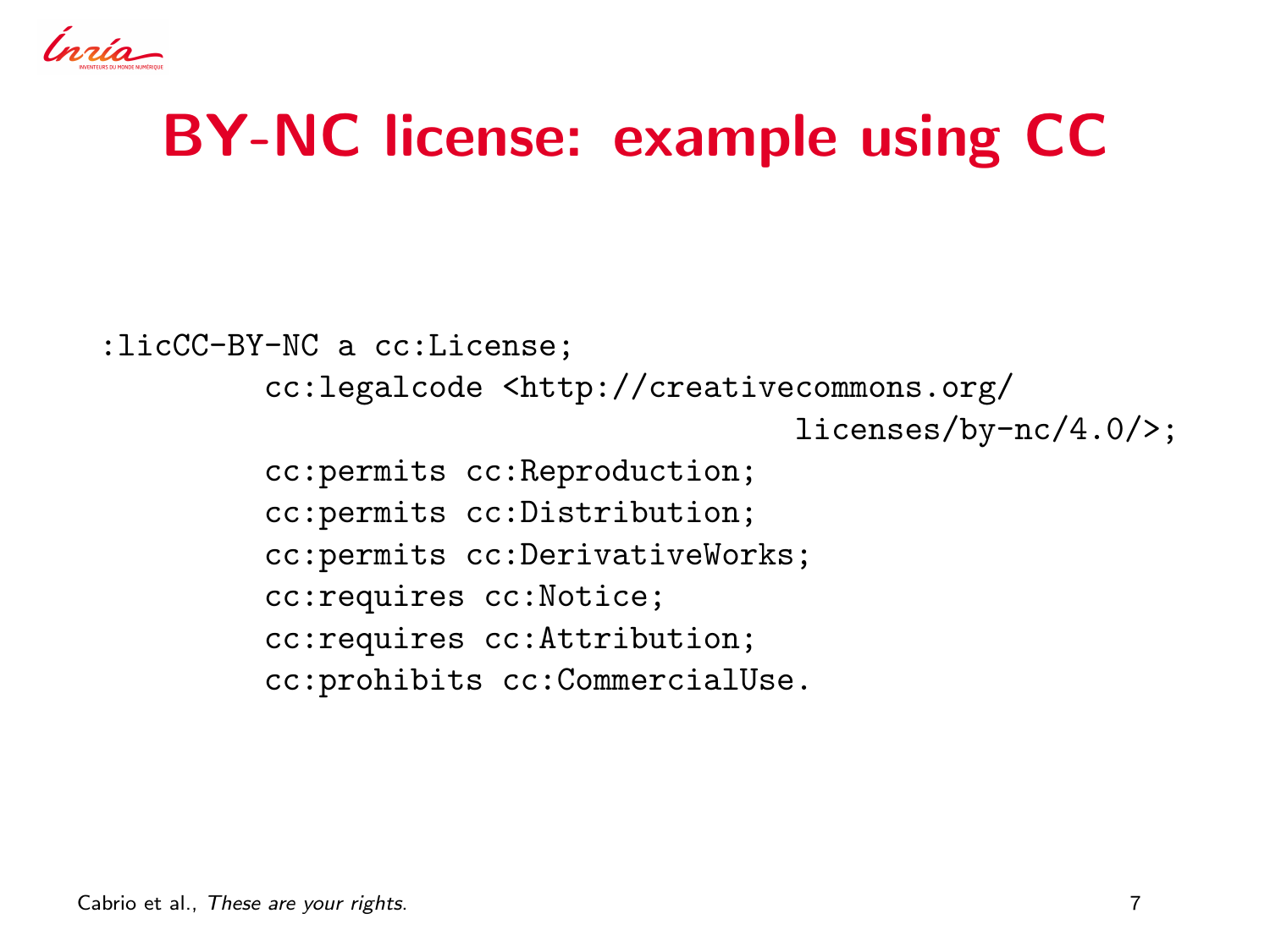nata.

# BY-NC license: example using ODRL

```
:licCC-BY-NC a odrl:Set;
        odrl:permission [
            a odrl:Permission;
            odrl:action odrl:reprodice;
            odrl:action odrl:distribute;
            odrl:action odrl:derive
       ] ;
        odrl:prohibition [
            a odrl:Prohibition;
            odrl:action odrl:commercialize
       ] ;
        odrl:duty [
            a odrl:Duty;
            odrl:action odrl:attribute;
            odrl:action odrl:attachPolicy
       ] .
```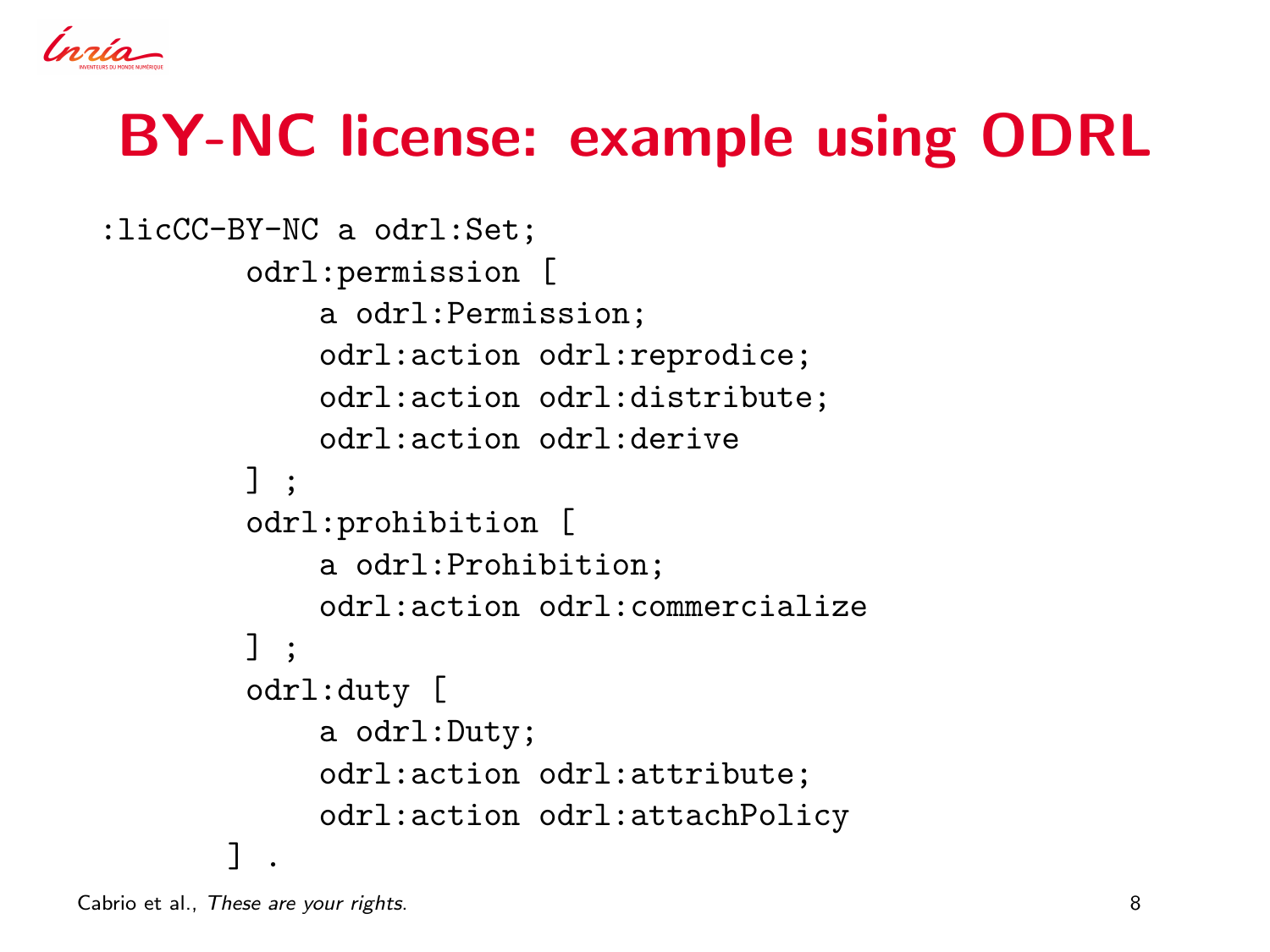

# NLL2RDF architecture

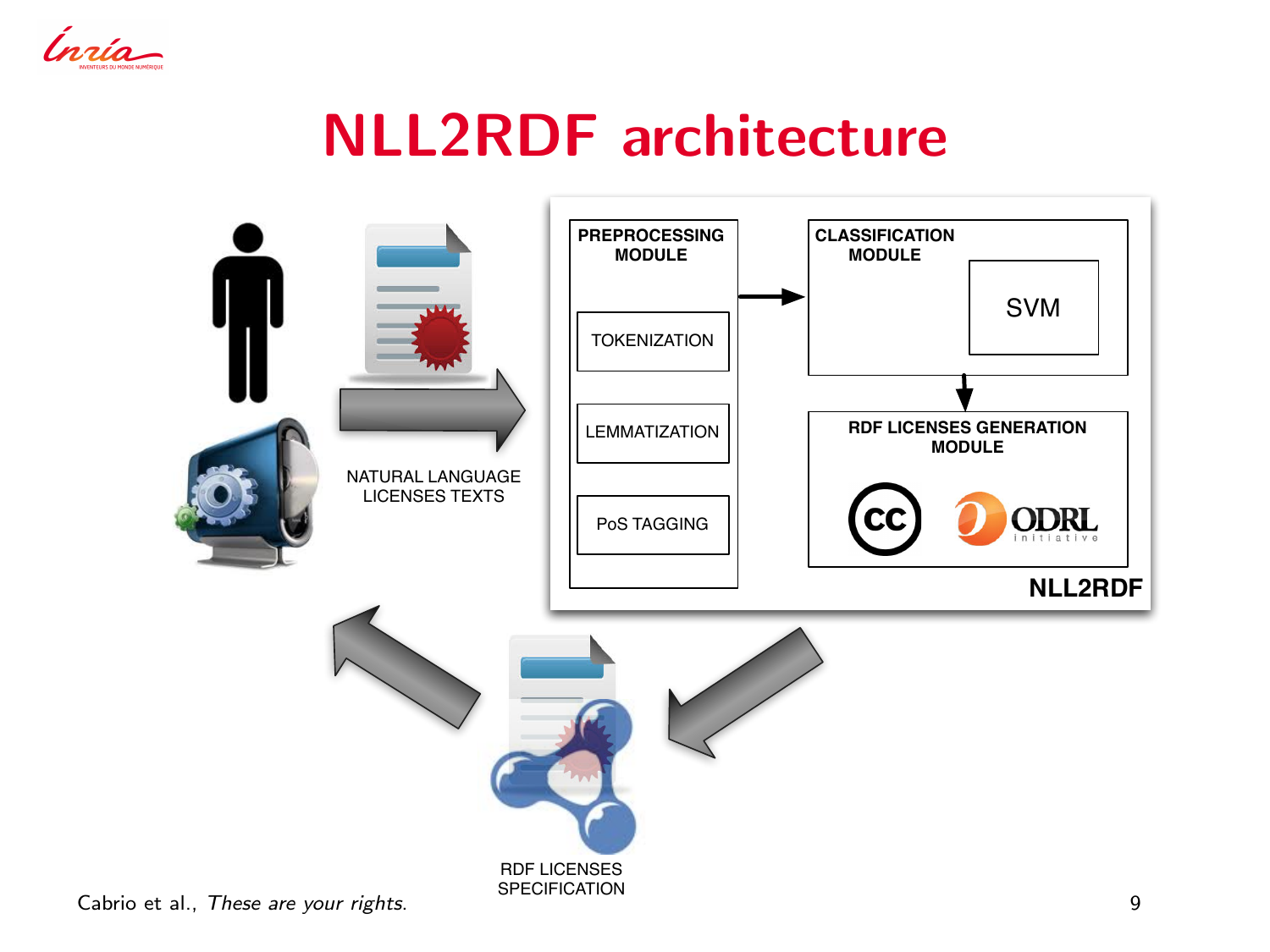

# NLL2RDF framework

#### **1** Preprocessing steps:

- **tiomage 12** tokenization, lemmatization, part-of-speech tagging
- 2 Classification step (sentence level):
	- Bag-of-words kernel and Verb kernel for pairwise similarity
		- Bag-of-words: standard term frequency-inverse document frequency of word  $f_k$  in the sentence s
		- Verb: union of all verb tokens (PoS) and same tokens preceded by "not" in the sentence

Gomposite Kernel:  $K_{\text{COMBO}}(s_1, s_2) = K_W(s_1, s_2) + K_V(s_1, s_2)$ 

NLL2RDF online tool: http://www.airpedia.org/nll2rdf-tool/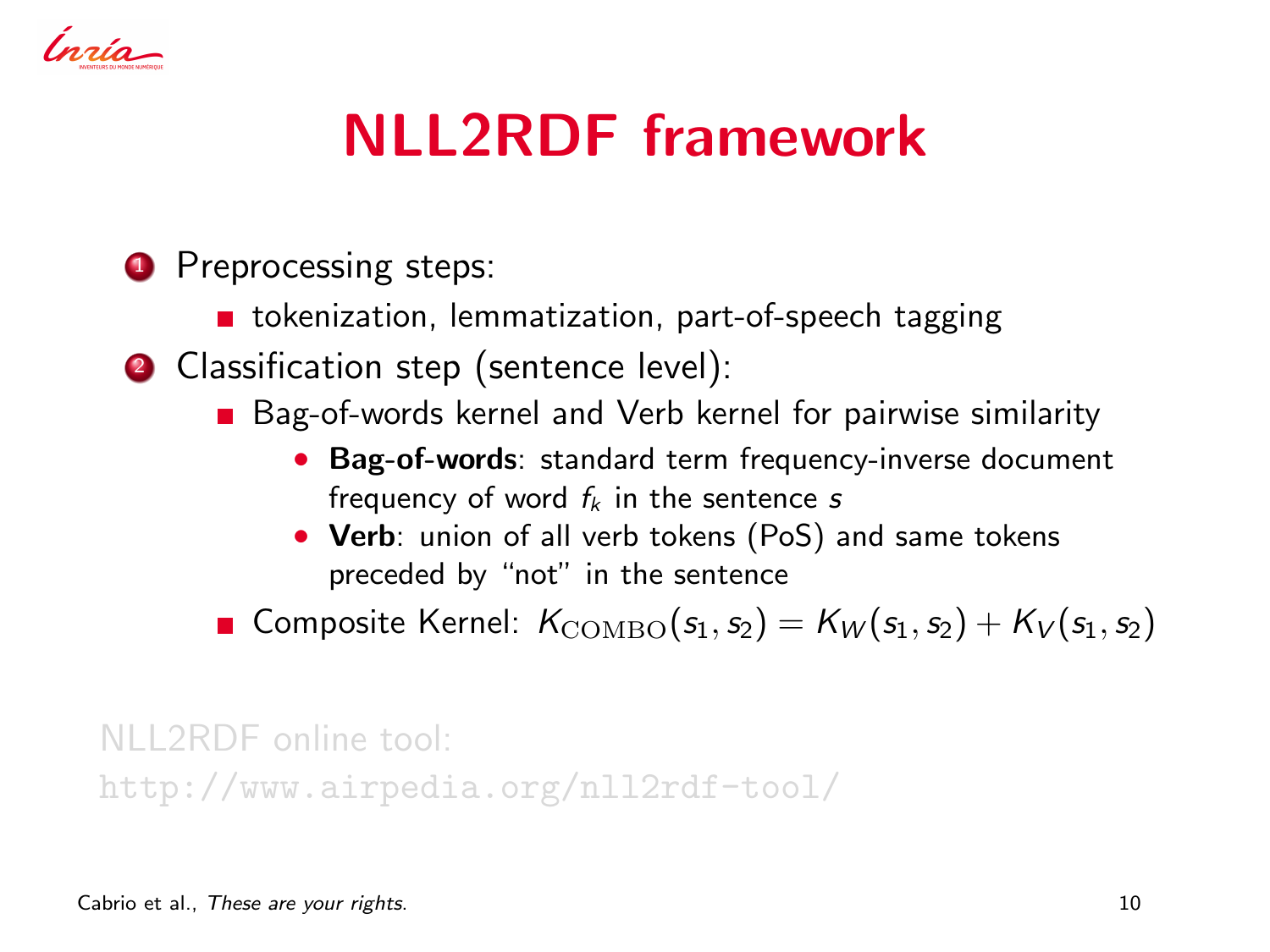

# NLL2RDF framework

#### **1** Preprocessing steps:

- **tiomage 12** tokenization, lemmatization, part-of-speech tagging
- 2 Classification step (sentence level):
	- Bag-of-words kernel and Verb kernel for pairwise similarity
		- Bag-of-words: standard term frequency-inverse document frequency of word  $f_k$  in the sentence s
		- Verb: union of all verb tokens (PoS) and same tokens preceded by "not" in the sentence

Gomposite Kernel:  $K_{\text{COMBO}}(s_1, s_2) = K_W(s_1, s_2) + K_V(s_1, s_2)$ 

NLL2RDF online tool:

http://www.airpedia.org/nll2rdf-tool/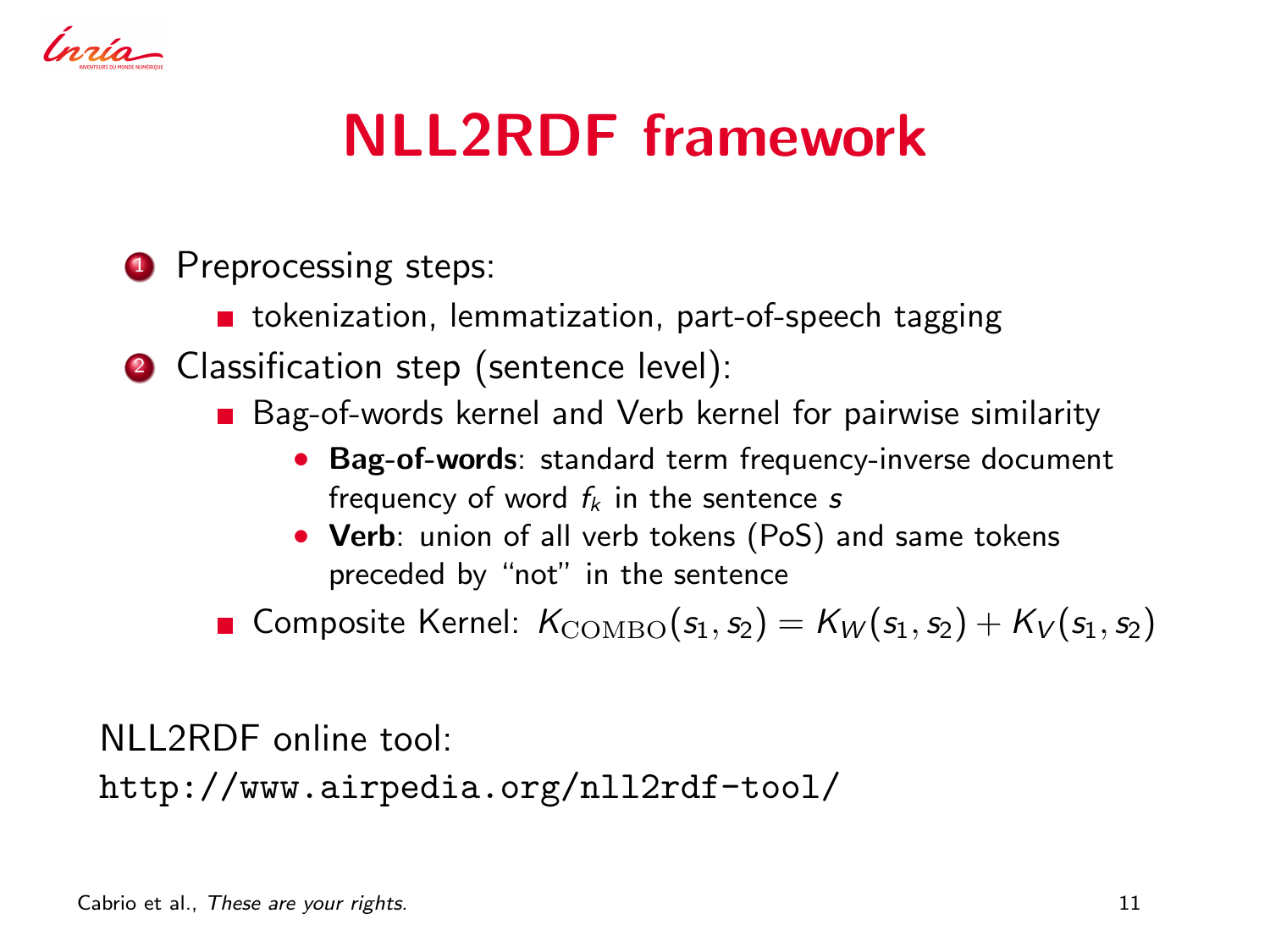lnata.

# Dataset creation (37 licenses from LOD cloud datasets)

Manual dataset creation

#### Example: Open Database License (ODbL)

You are free: To Share: To copy, distribute and use the database. To Create: To produce works from the database. To Adapt: To modify, transform and build upon the database. As long as you: Attribute: You must attribute any public use of the database, or works produced from the database, in the manner specified in the ODbL. For any use or redistribution of the database, or works produced from it, you must make clear to others the license of the database and keep intact any notices on the original database. Share-Alike: If you publicly use any adapted version of this database, or works produced from an adapted database, you must also offer that adapted database under the ODbL. [...]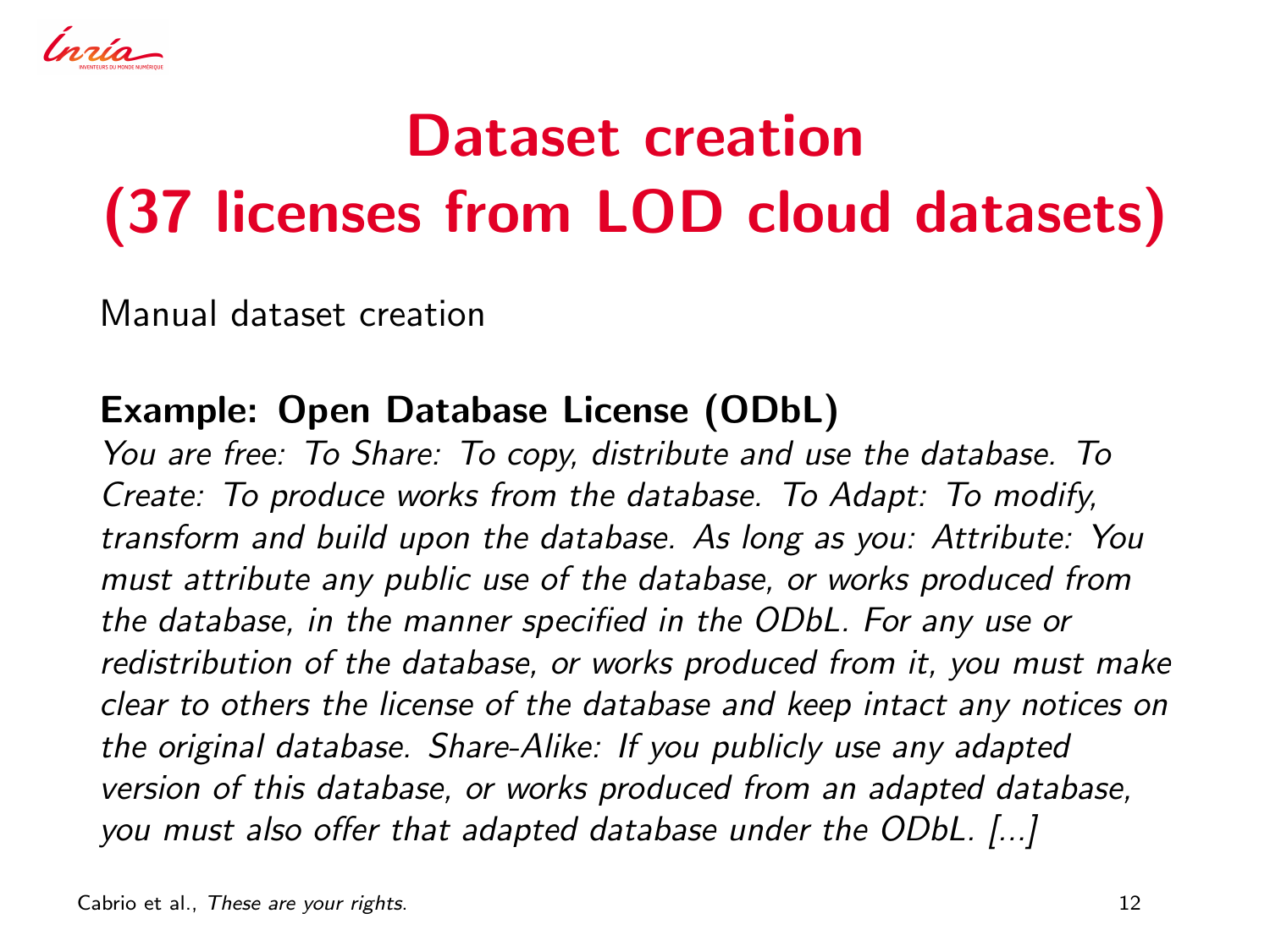يدمرس

# Dataset creation (37 licenses from LOD cloud datasets)

```
@prefix odrl: http://www.w3.org/ns/odrl/2/.
@prefix : http://example/licenses.
```

```
:licODBL a odrl:Set;
         odrl:permission [
           a odrl:Permission;
           odrl:action odrl:derive;
           odrl:action odrl:share
      ] ;
       odrl:duty [
           a odrl:Duty;
           odrl:action odrl:attribute;
           odrl:action odrl:shareAlike
       ] .
```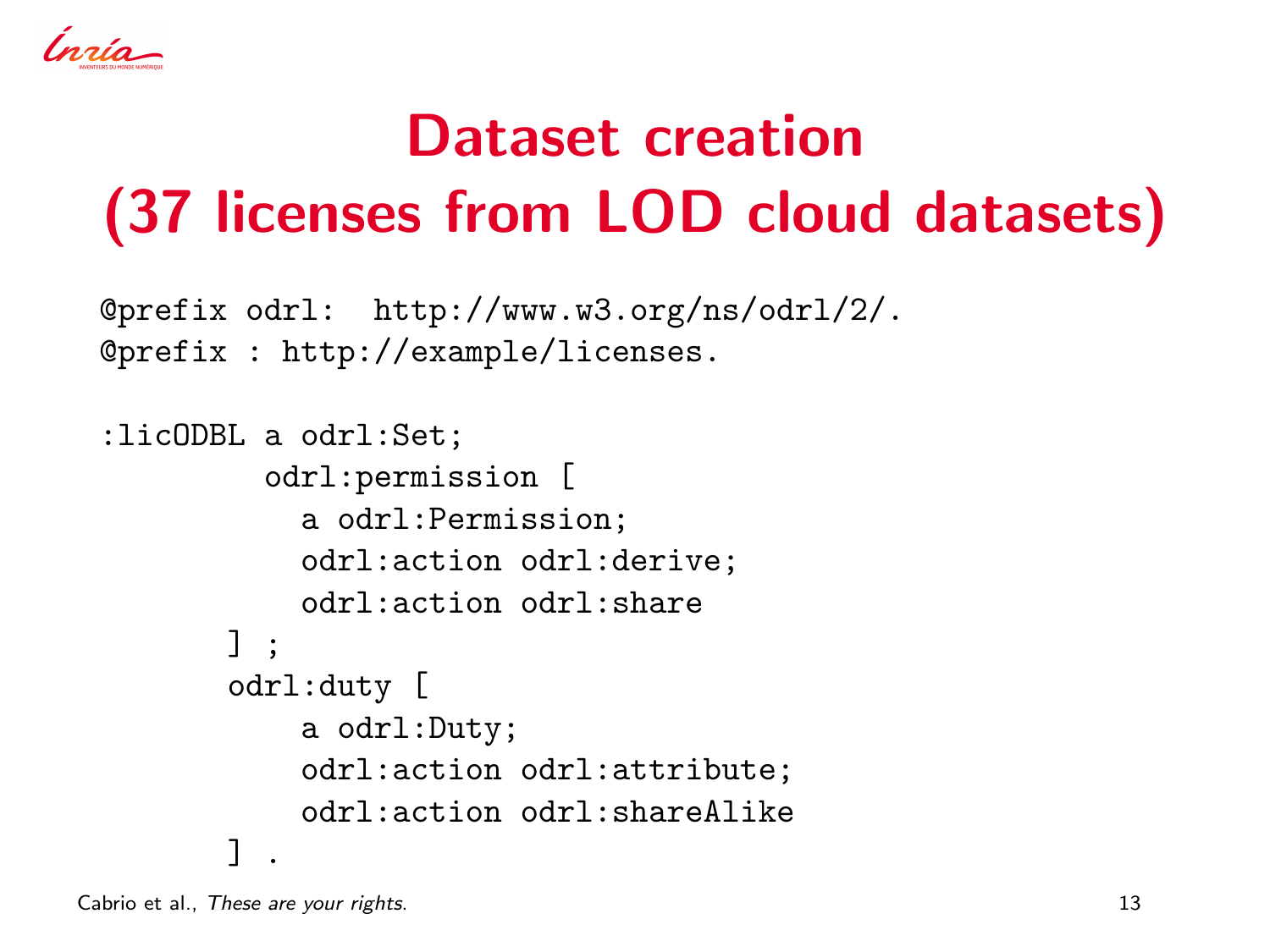Insig-

# Dataset creation (37 licenses from LOD cloud datasets)

#### Dataset annotation

#id-004

| $1$ $Y011$   | <b>PRP</b> | B-PERMISSION | <b>DERTVE</b> |
|--------------|------------|--------------|---------------|
| 2 are        | VBP        | T-PERMISSION |               |
| 3 free       | JJ         | I-PERMISSION |               |
| 4 :          | ÷          | n            |               |
| $[ \ldots ]$ |            | n            |               |
| 5 To         | TO         | I-PERMISSION |               |
| 6 produce    | VB         | I-PERMISSION |               |
| 6 works      | <b>VBZ</b> | I-PERMISSION |               |
| 7 from       | <b>TN</b>  | I-PERMISSION |               |
| 8 the        | DТ         | I-PERMISSION |               |
| 15 database  | NN         | I-PERMISSION |               |
| 16           |            | Π            |               |

Cabrio et al., These are your rights. 14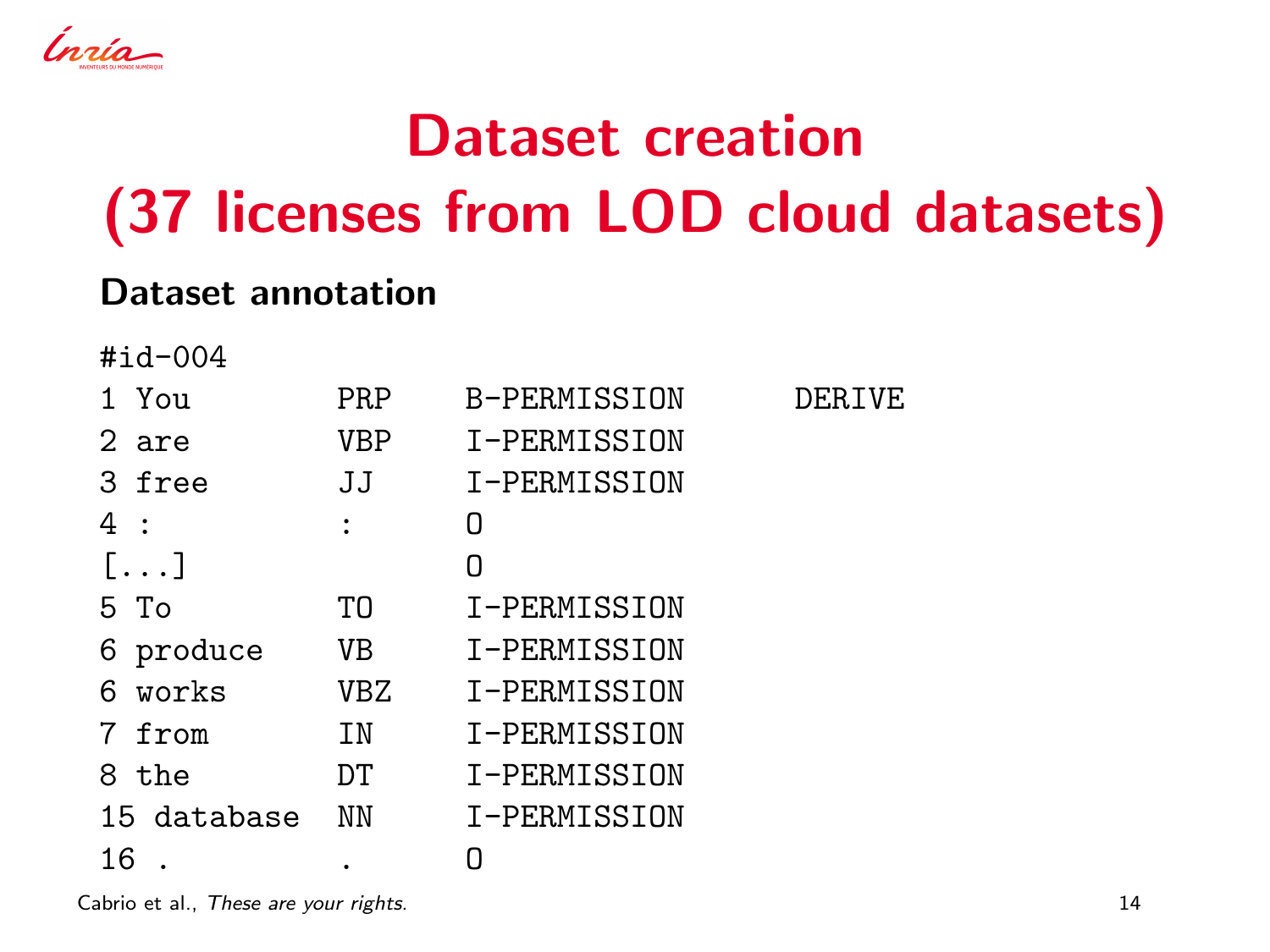

### Evaluation

Performances of NLL2RDF on the correct assignment of each triple (3-fold cross validation, 1/3 of the total: around 560 sentences)

| relation-value             | #occurr. | Р    | R    | f-measure |
|----------------------------|----------|------|------|-----------|
| Permission:distribute      | 28       | 0.74 | 0.59 | 0.65      |
| Permission: derive         | 15       | 0.66 | 0.51 | 0.56      |
| Permission: reproduce      | 14       | 0.55 | 0.51 | 0.46      |
| Permission: modify         | 13       | 0.66 | 0.2  | 0.3       |
| Permission: copy           | 11       | 0.77 | 0.22 | 0.34      |
| Permission:sell            | 6        | 0.83 | 0.38 | 0.53      |
| Duty: shareAlike           | 17       | 0.72 | 0.3  | 0.36      |
| Duty: attachPolicy         | 16       | 0.76 | 0.63 | 0.68      |
| Duty: attribute            | 15       | 1    | 0.66 | 0.78      |
| Prohibition: commercialize | 7        | 1    | 0.33 | 0.49      |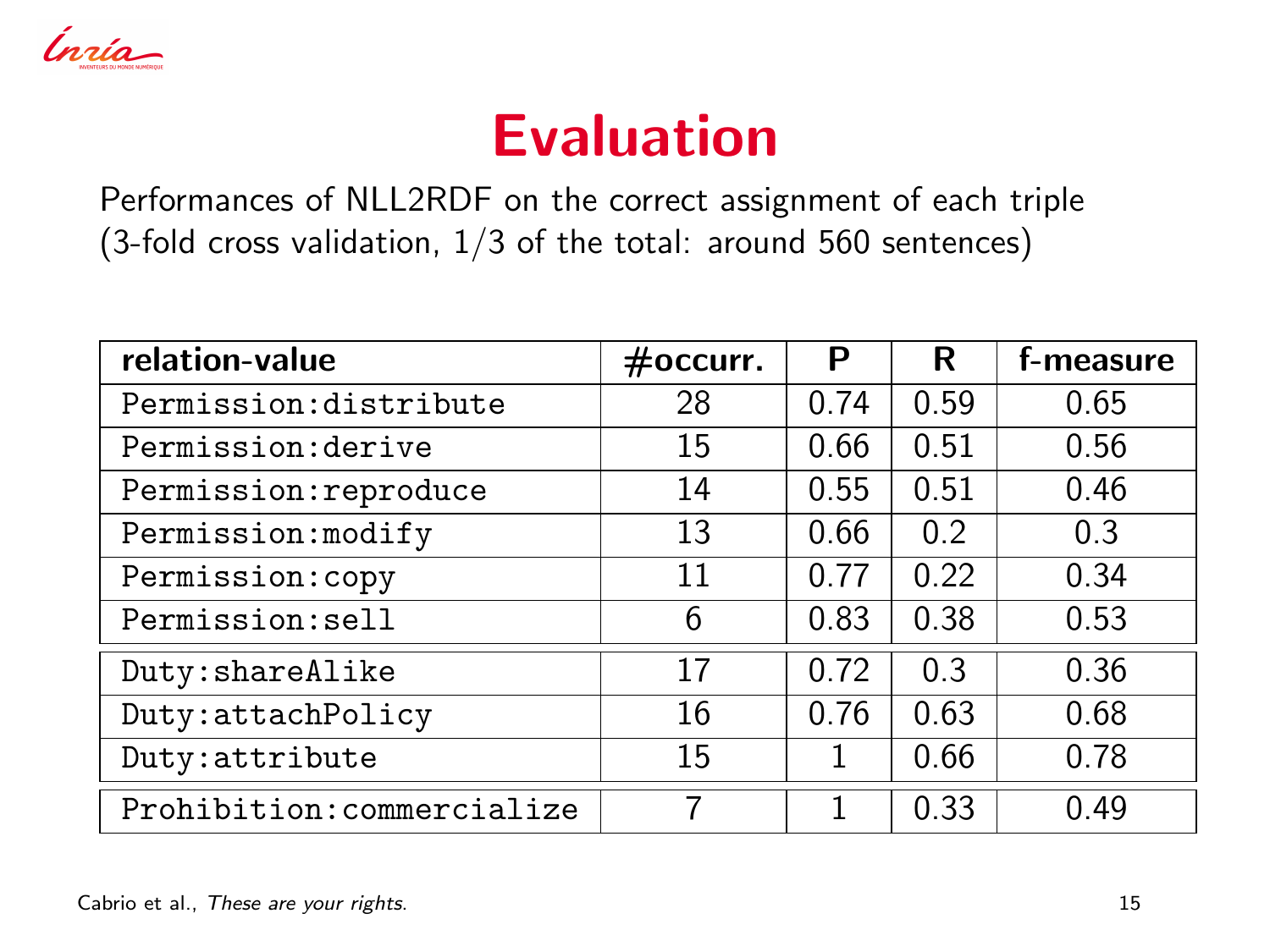,<br>nata

# Evaluation: error analysis

- sparsity of some relations in the data (i.e. only few examples are present in the data, e.g. Prohibition:commercialize),
- lexicalizations of relations e.g. Permission:modify involve a lot of language variability, without sufficient number of occurrences in the text (e.g. you are free to modify; assure everyone the effective freedom [...] with modification),
- very similar surface forms can refer to different relations-values (e.g. for Duty:shareAlike and Duty:attachPolicy, we have the textual representations Redistributions must reproduce the above copyright notice for the former, and Redistributions must retain the copyright notice for the latter)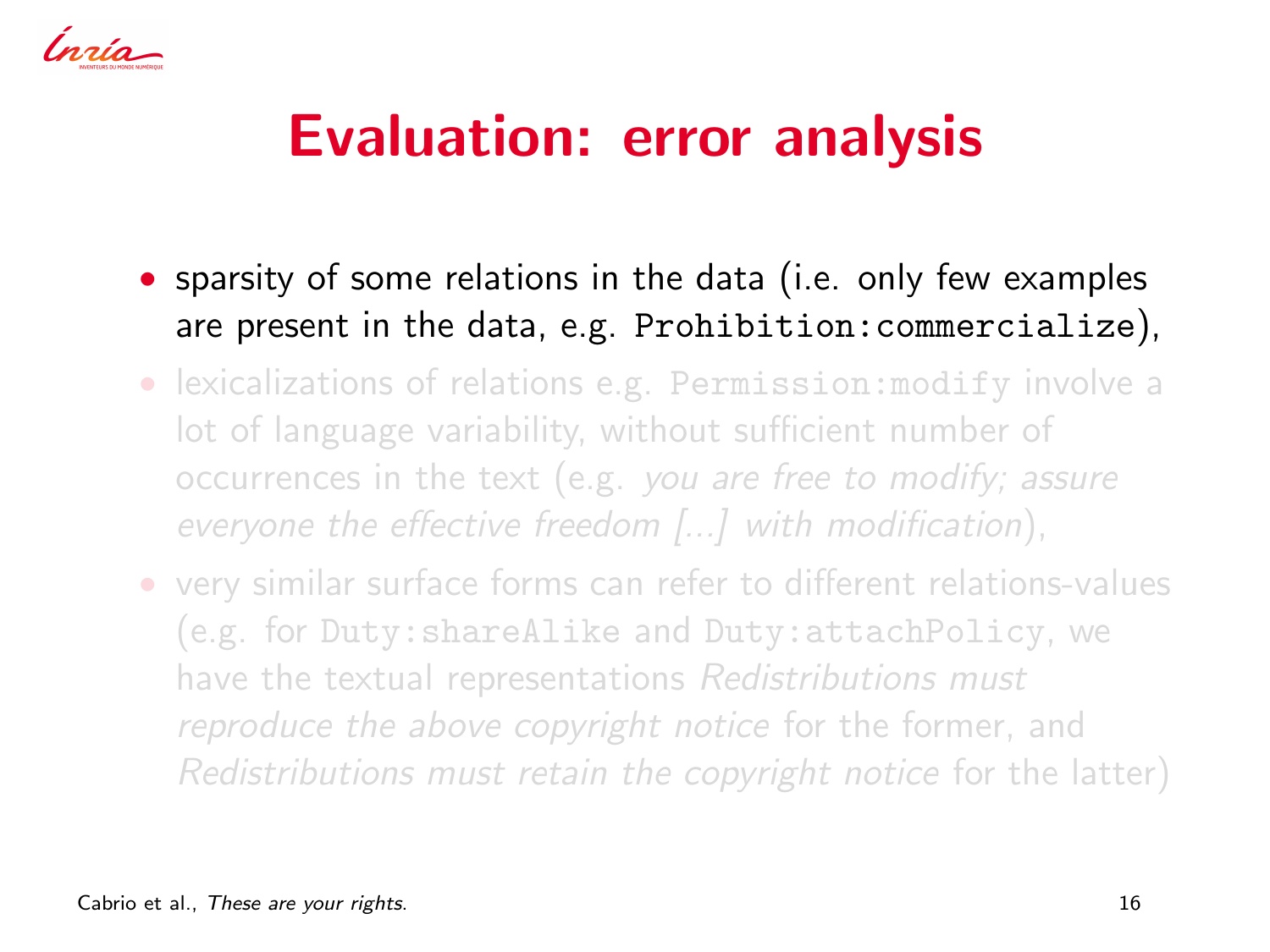lnato

### Evaluation: error analysis

- sparsity of some relations in the data (i.e. only few examples are present in the data, e.g. Prohibition:commercialize),
- lexicalizations of relations e.g. Permission:modify involve a lot of language variability, without sufficient number of occurrences in the text (e.g. you are free to modify; assure everyone the effective freedom [...] with modification),
- very similar surface forms can refer to different relations-values (e.g. for Duty:shareAlike and Duty:attachPolicy, we have the textual representations Redistributions must reproduce the above copyright notice for the former, and Redistributions must retain the copyright notice for the latter)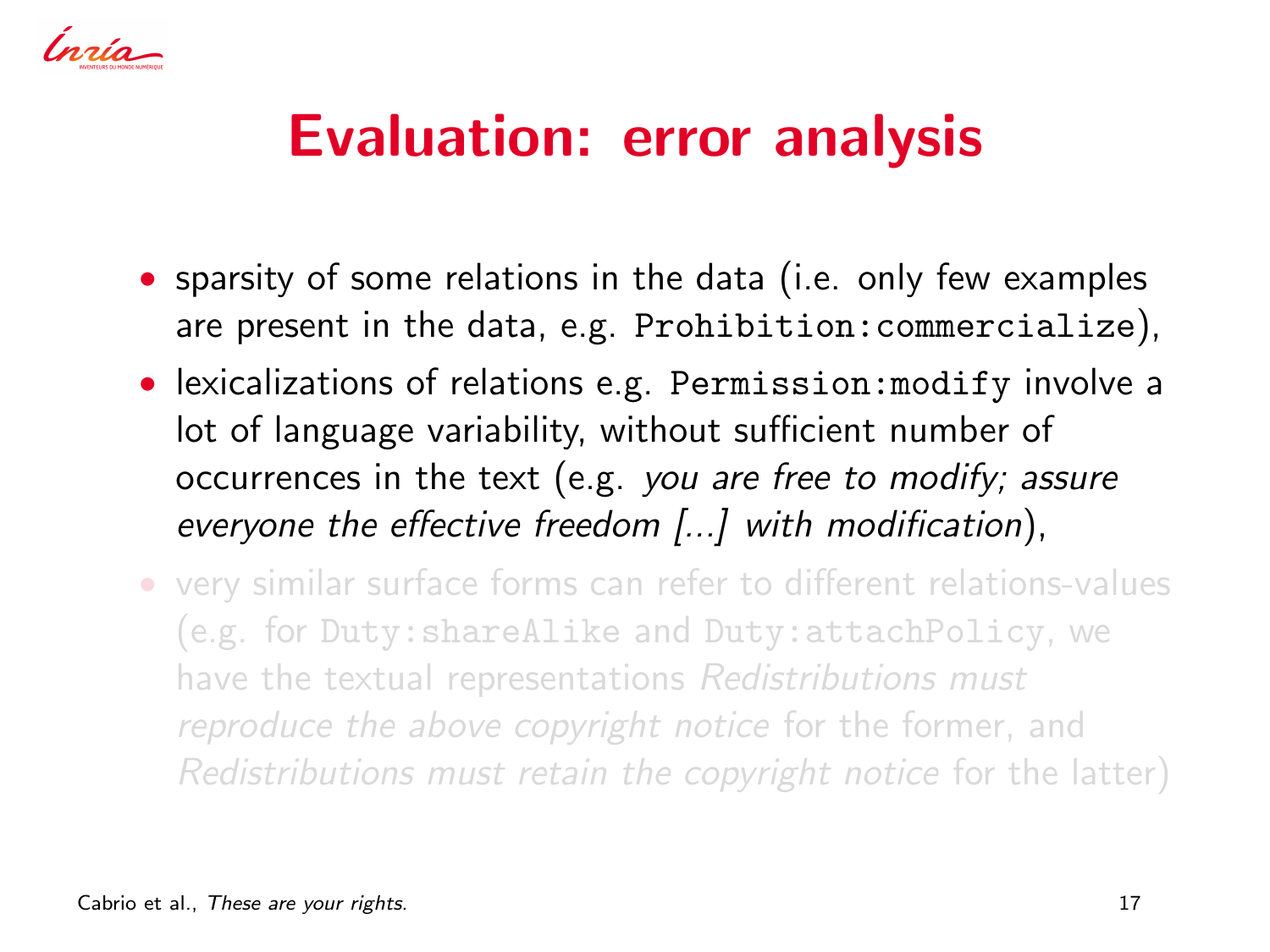tuata

### Evaluation: error analysis

- sparsity of some relations in the data (i.e. only few examples are present in the data, e.g. Prohibition:commercialize),
- lexicalizations of relations e.g. Permission:modify involve a lot of language variability, without sufficient number of occurrences in the text (e.g. you are free to modify; assure everyone the effective freedom [...] with modification),
- very similar surface forms can refer to different relations-values (e.g. for Duty:shareAlike and Duty:attachPolicy, we have the textual representations Redistributions must reproduce the above copyright notice for the former, and Redistributions must retain the copyright notice for the latter)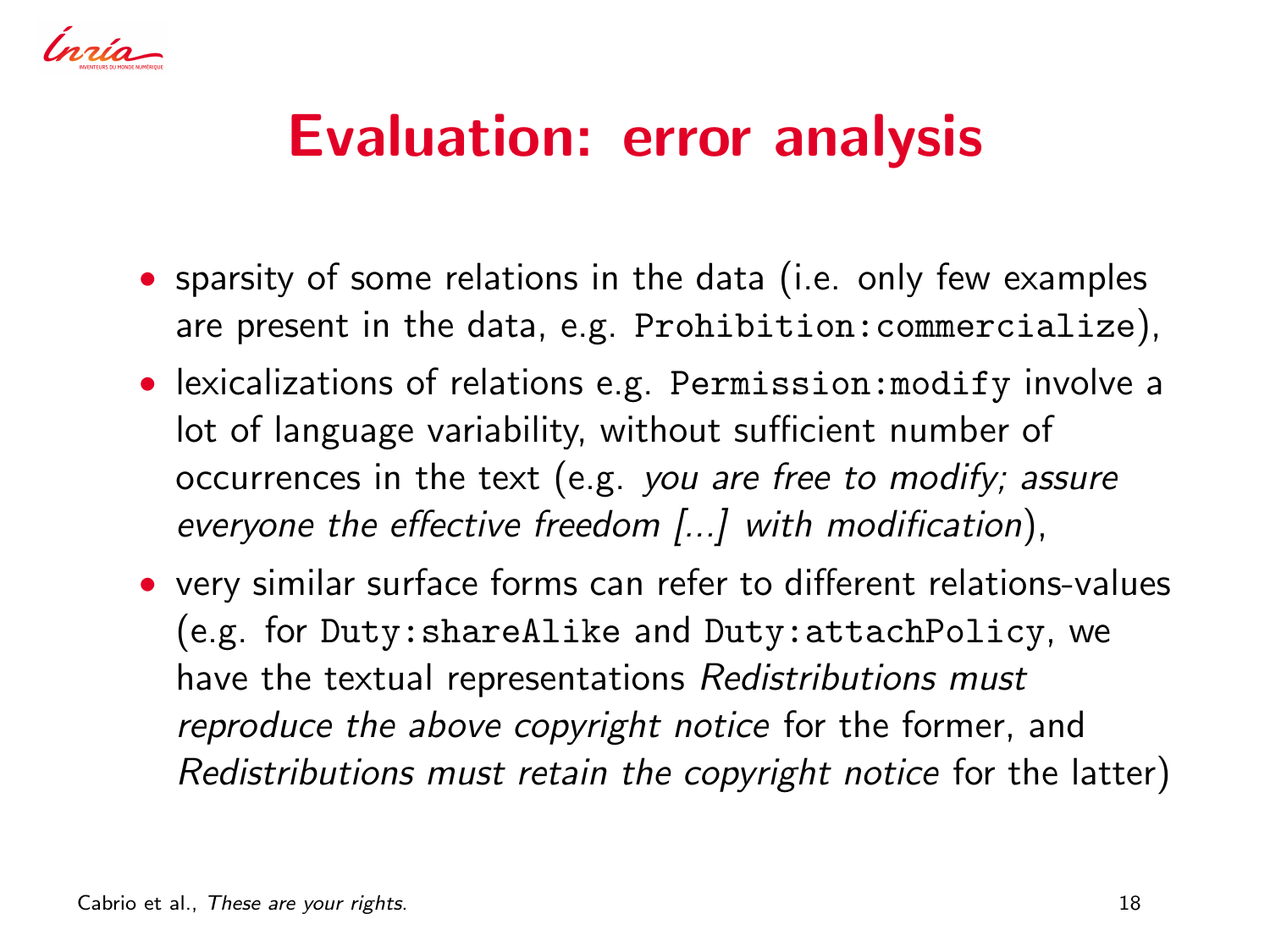

### Conclusions

#### NLL2RDF

• automated framework to support RDF-based licenses specifications starting from natural language texts

Future perspectives

- User evaluation of NLL2RDF tool
- Extend dataset to improve the performances
- Improve precision of RDF licenses descriptions
- Couple ML algorithms with pattern-based approaches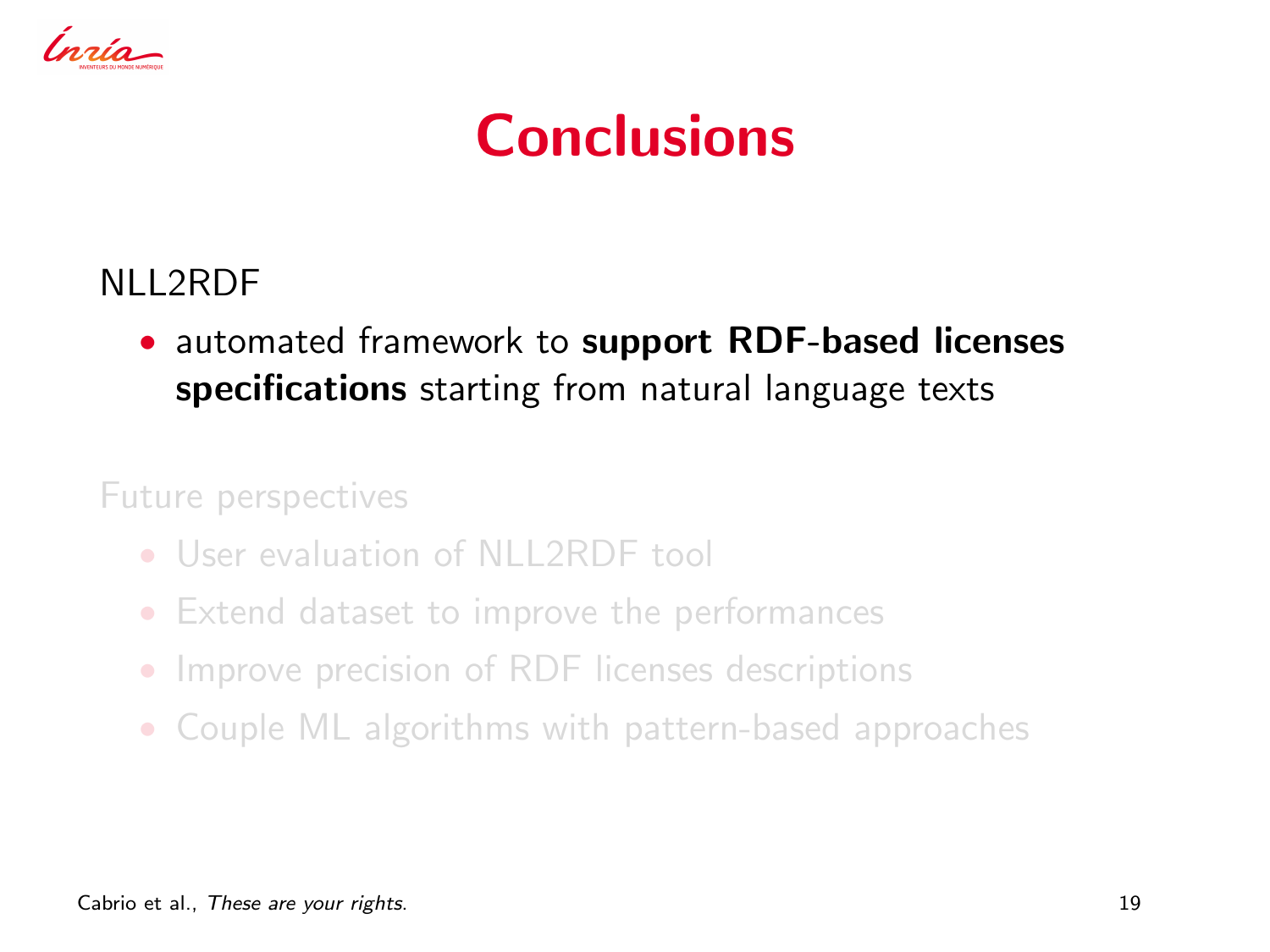

### Conclusions

NLL2RDF

• automated framework to support RDF-based licenses specifications starting from natural language texts

Future perspectives

- User evaluation of NLL2RDF tool
- Extend dataset to improve the performances
- Improve precision of RDF licenses descriptions
- Couple ML algorithms with pattern-based approaches